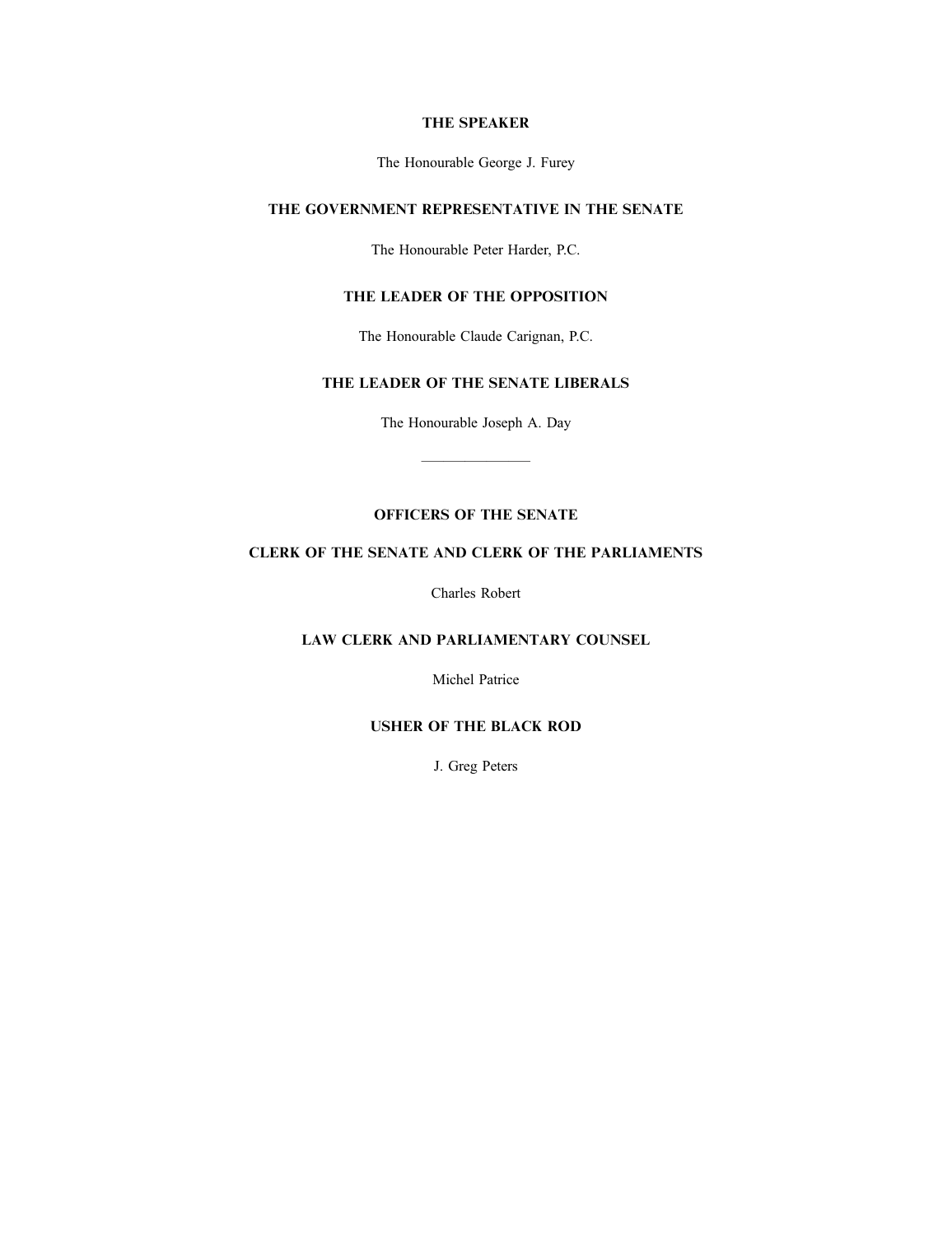#### (In order of precedence)

—————

#### (March 1, 2017)

—————

The Right Hon. Justin P. J. Trudeau Prime Minister The Hon. Ralph Goodale Minister of Public Safety and Emergency Preparedness<br>The Hon. Lawrence MacAulay Minister of Agriculture and Agri-Food Hon. Lawrence MacAulay Minister of Agriculture and Agri-Food<br>The Hon. Carolyn Bennett Minister of Indigenous and Northern A Hon. Carolyn Bennett Minister of Indigenous and Northern Affairs<br>The Hon. Scott Brison President of the Treasury Board The Hon. Scott Brison President of the Treasury Board<br>The Hon. Dominic LeBlanc Minister of Fisheries, Oceans an The Hon. Dominic LeBlanc Minister of Fisheries, Oceans and the Canadian Coast Guard<br>The Hon. Navdeep Singh Bains Minister of Innovation, Science and Economic Development The Hon. William Francis Morneau Minister of Finance<br>The Hon. Jody Wilson-Raybould Minister of Justice

The Hon. Jody Wilson-Raybould

The Hon. Jane Philpott<br>The Hon. Jean-Yves Duclos

The Hon. Marc Garneau<br>The Hon. Marie-Claude Bibeau

The Hon. James Gordon Carr<br>The Hon. Mélanie Joly

The Hon. Harjit Singh Sajjan<br>The Hon. Amarjeet Sohi

The Hon. Maryam Monsef<br>The Hon. Carla Qualtrough

The Hon. Kirsty Duncan

- 
- 
- 
- 
- 
- Minister of Innovation, Science and Economic Development<br>Minister of Finance
- -
	- Attorney General of Canada
- The Hon. Judy M. Foote Minister of Public Services and Procurement<br>e Hon. Chrystia Freeland Minister of Foreign Affairs
	-
- The Hon. Chrystia Freeland Minister of Foreign<br>The Hon. Jane Philpott Minister of Health
	-
	- Minister of Families, Children and Social Development<br>Minister of Transport
	-
	- Minister of International Development and La Francophonie<br>Minister of Natural Resources
	-
- The Hon. Mélanie Joly Minister of Canadian Heritage<br>The Hon. Diane Lebouthillier Minister of National Revenue
	-
	- . Diane Lebouthillier Minister of National Revenue<br>The Hon. Kent Hehr Minister of Veterans Affairs Minister of Veterans Affairs
		- Associate Minister of National Defence
- The Hon. Catherine McKenna Minister of Environment and Climate Change<br>The Hon. Harjit Singh Sajjan Minister of National Defence
	-
	-
	- Minister of Infrastructure and Communities<br>Minister of Status of Women
	- Minister of Sport and Persons with Disabilities<br>Minister of Science
	-
	-
	- The Hon. Patricia A. Hajdu Minister of Employment, Workforce Development and Labour Leader of the Government in the House of Commons
		-
		- Minister of Small Business and Tourism
		-
		-
		- Minister of Immigration, Refugees and Citizenship
- The Hon. François-Philippe Champagne<br>The Hon. Karina Gould The Hon. Karina Gould Minister of Democratic Institutions<br>The Hon. Ahmed Hussen Minister of Immigration, Refugees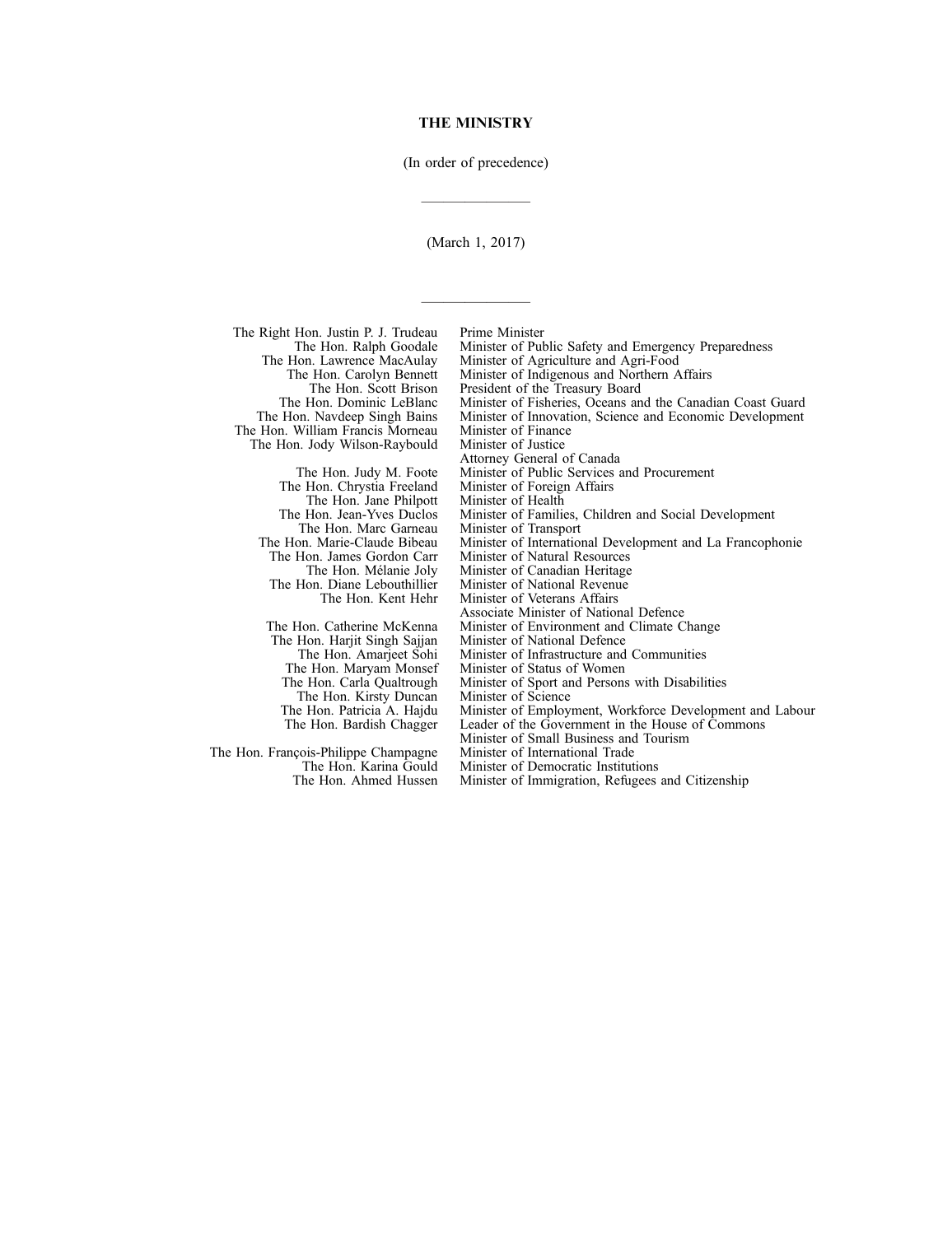## SENATORS OF CANADA

### ACCORDING TO SENIORITY

(March 1, 2017)

Senator Designation Post Office Address

#### The Honourable

| Nancy Greene Raine Thompson-Okanagan-Kootenay. Sun Peaks, B.C. |  |
|----------------------------------------------------------------|--|
|                                                                |  |
|                                                                |  |
|                                                                |  |
|                                                                |  |
|                                                                |  |
|                                                                |  |
|                                                                |  |
|                                                                |  |
|                                                                |  |
|                                                                |  |
|                                                                |  |
|                                                                |  |
|                                                                |  |
|                                                                |  |
|                                                                |  |
|                                                                |  |
|                                                                |  |
|                                                                |  |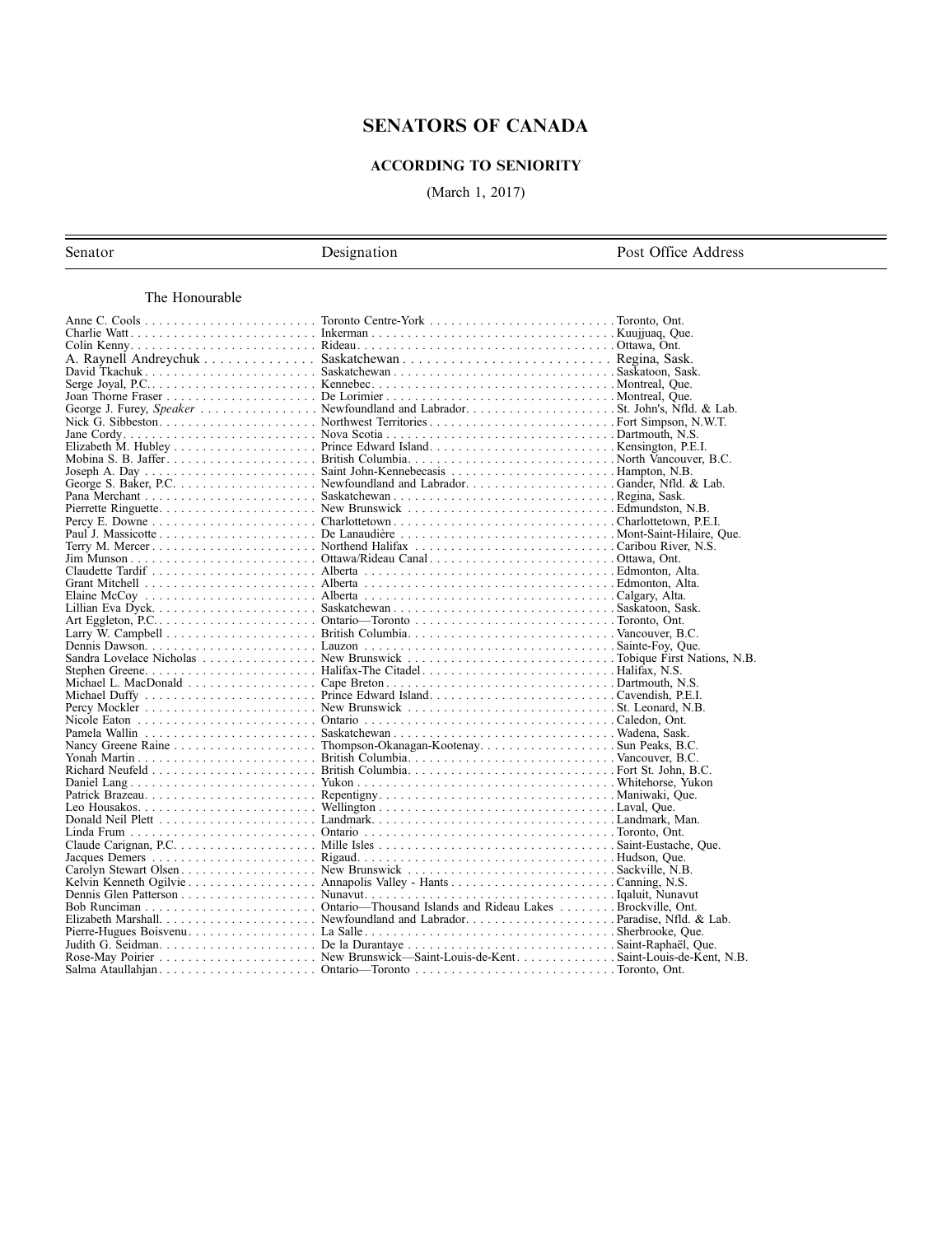| Post Office Address<br>Designation<br>Don Meredith |         |  |
|----------------------------------------------------|---------|--|
|                                                    | Senator |  |
|                                                    |         |  |
|                                                    |         |  |
|                                                    |         |  |
|                                                    |         |  |
|                                                    |         |  |
|                                                    |         |  |
|                                                    |         |  |
|                                                    |         |  |
|                                                    |         |  |
|                                                    |         |  |
|                                                    |         |  |
|                                                    |         |  |
|                                                    |         |  |
|                                                    |         |  |
|                                                    |         |  |
|                                                    |         |  |
|                                                    |         |  |
|                                                    |         |  |
|                                                    |         |  |
|                                                    |         |  |
|                                                    |         |  |
|                                                    |         |  |
|                                                    |         |  |
|                                                    |         |  |
|                                                    |         |  |
|                                                    |         |  |
|                                                    |         |  |
|                                                    |         |  |
|                                                    |         |  |
|                                                    |         |  |
|                                                    |         |  |
|                                                    |         |  |
|                                                    |         |  |
|                                                    |         |  |
|                                                    |         |  |
|                                                    |         |  |
|                                                    |         |  |
|                                                    |         |  |
|                                                    |         |  |
|                                                    |         |  |
|                                                    |         |  |
|                                                    |         |  |
|                                                    |         |  |
|                                                    |         |  |
|                                                    |         |  |
|                                                    |         |  |
|                                                    |         |  |
|                                                    |         |  |
|                                                    |         |  |
|                                                    |         |  |
|                                                    |         |  |
|                                                    |         |  |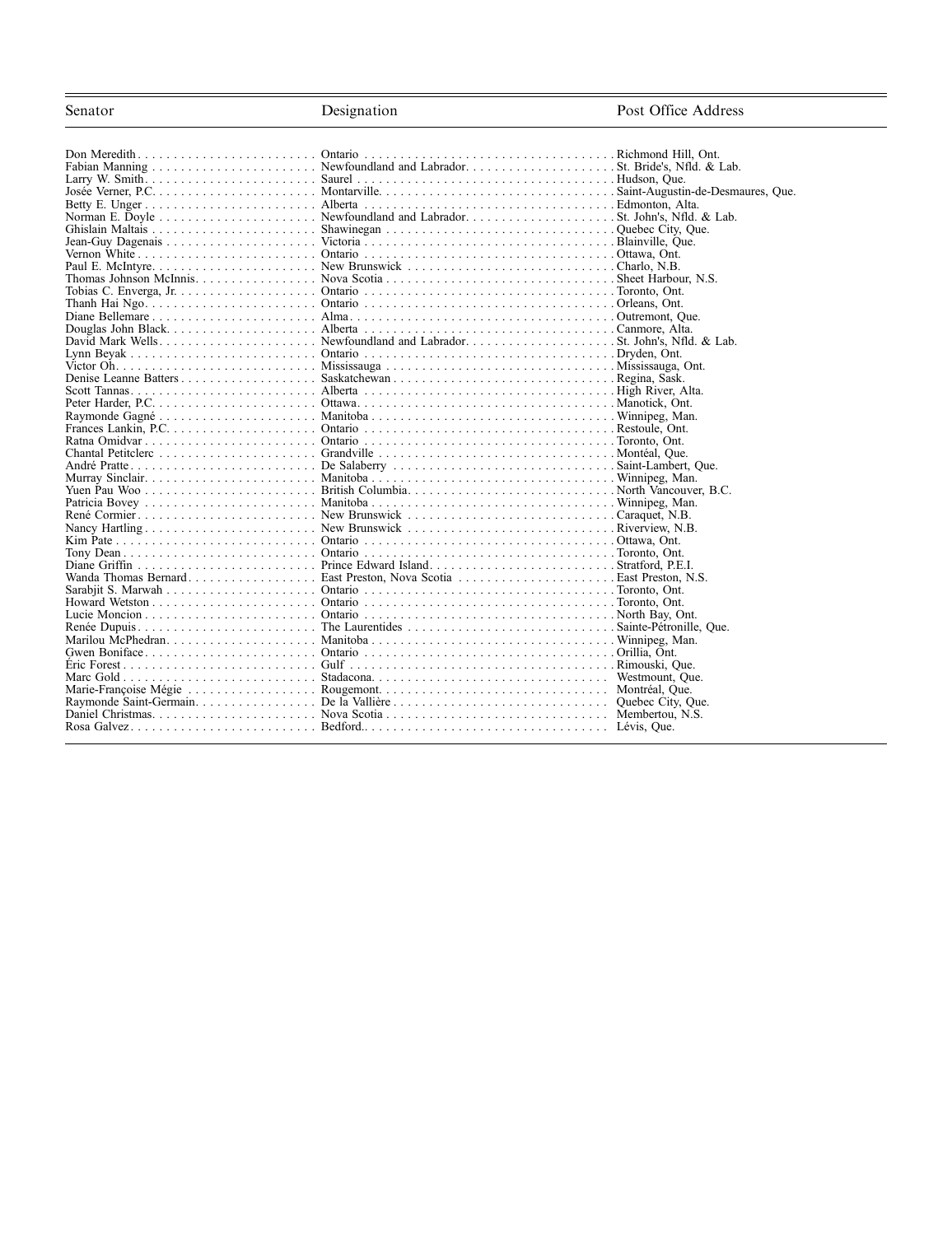## SENATORS OF CANADA

### ALPHABETICAL LIST

(March 1, 2017)

|                                            |                                                                                   | Post Office                                          | Political                  |
|--------------------------------------------|-----------------------------------------------------------------------------------|------------------------------------------------------|----------------------------|
| Senator                                    | Designation                                                                       | Address                                              | Affiliation                |
|                                            |                                                                                   |                                                      |                            |
| The Honourable                             |                                                                                   |                                                      |                            |
| Andreychuk, A. Raynell.                    |                                                                                   |                                                      | Conservative               |
| Ataullahjan, Salma                         |                                                                                   | Toronto, Ont. $\dots \dots \dots \dots \dots$        | Conservative               |
|                                            |                                                                                   | Gander, Nfld. & Lab                                  | Liberal                    |
| Batters, Denise Leanne                     |                                                                                   | Regina, Sask                                         | Conservative               |
|                                            |                                                                                   | Outremont, Que. Independent                          |                            |
|                                            | Bernard, Wanda Thomas  Nova Scotia                                                |                                                      | Independent                |
|                                            |                                                                                   | Dryden, Ont. $\ldots$ , $\ldots$ , $\ldots$          | Conservative               |
|                                            |                                                                                   | Canmore, Alta                                        | Independent Senators Group |
|                                            |                                                                                   | Sherbrooke, Que. $\dots \dots \dots \dots$           | Conservative               |
|                                            |                                                                                   |                                                      |                            |
|                                            |                                                                                   | Winnipeg, Man. $\ldots \ldots \ldots \ldots$         | Independent Senators Group |
|                                            |                                                                                   | Maniwaki, Que.                                       | Independent Senators Group |
|                                            | Campbell, Larry W British Columbia                                                | Vancouver, $B.C. \ldots \ldots \ldots \ldots \ldots$ | Independent Senators Group |
|                                            |                                                                                   | Saint-Eustache, Que.                                 | Conservative               |
|                                            |                                                                                   | Membertou, $N.S. \ldots \ldots \ldots \ldots$        | Independent Senators Group |
| Cools, Anne $C_{1}, \ldots, C_{n}$         |                                                                                   | Toronto, Ont. $\dots$ , $\dots$ , $\dots$ , $\dots$  | Independent                |
|                                            |                                                                                   | Dartmouth, N.S. $\ldots$ , $\ldots$ , $\ldots$       | Liberal                    |
|                                            |                                                                                   | Caraquet, N.B. $\dots \dots \dots \dots \dots$       | Independent Senators Group |
|                                            |                                                                                   |                                                      | Conservative               |
|                                            |                                                                                   |                                                      |                            |
|                                            |                                                                                   | Toronto, Ont. Independent Senators Group             |                            |
|                                            |                                                                                   |                                                      |                            |
|                                            |                                                                                   | Charlottetown, P.E.I. Liberal                        |                            |
|                                            |                                                                                   | St. John's, Nfld. & Lab Conservative                 |                            |
|                                            |                                                                                   | Cavendish, P.E.I. Independent Senators Group         |                            |
|                                            |                                                                                   | Sainte-Pétronille, Que.                              | Independent Senators Group |
| Dyck, Lillian Eva                          |                                                                                   | Saskatoon, Sask                                      | Liberal                    |
|                                            |                                                                                   | Caledon, Ont. Conservative                           |                            |
|                                            |                                                                                   | Toronto, Ont. Liberal                                |                            |
|                                            |                                                                                   |                                                      |                            |
| Forest, Eric $\ldots \ldots \ldots \ldots$ |                                                                                   |                                                      | Independent Senators Group |
|                                            |                                                                                   | Montreal, Que. $\dots \dots \dots \dots \dots$       | Liberal                    |
|                                            |                                                                                   |                                                      | Conservative               |
| Furey, George, Speaker                     | Newfoundland and Labrador                                                         | St. John's, Nfld. $&$ Lab                            | Independent                |
| Gagné, Raymonde                            |                                                                                   |                                                      | Independent Senators Group |
| Galvez. Rosa                               |                                                                                   |                                                      |                            |
| Gold, Marc.                                |                                                                                   |                                                      | Independent Senators Group |
|                                            |                                                                                   |                                                      | Conservative               |
|                                            |                                                                                   |                                                      | Independent Senators Group |
|                                            |                                                                                   |                                                      | Independent                |
|                                            |                                                                                   |                                                      |                            |
| Housakos, Leo                              |                                                                                   |                                                      | Conservative               |
|                                            |                                                                                   |                                                      |                            |
|                                            |                                                                                   |                                                      |                            |
|                                            |                                                                                   |                                                      |                            |
|                                            |                                                                                   |                                                      |                            |
|                                            |                                                                                   |                                                      | Conservative               |
|                                            |                                                                                   |                                                      | Independent Senators Group |
|                                            | Lovelace Nicholas, Sandra  New Brunswick                                          | Tobique First Nations, N.B.                          | Liberal                    |
|                                            |                                                                                   |                                                      |                            |
|                                            |                                                                                   |                                                      |                            |
|                                            |                                                                                   |                                                      |                            |
|                                            | Marshall, Elizabeth Newfoundland and Labrador. Paradise, Nfld. & Lab Conservative |                                                      |                            |
|                                            |                                                                                   |                                                      |                            |
|                                            |                                                                                   |                                                      |                            |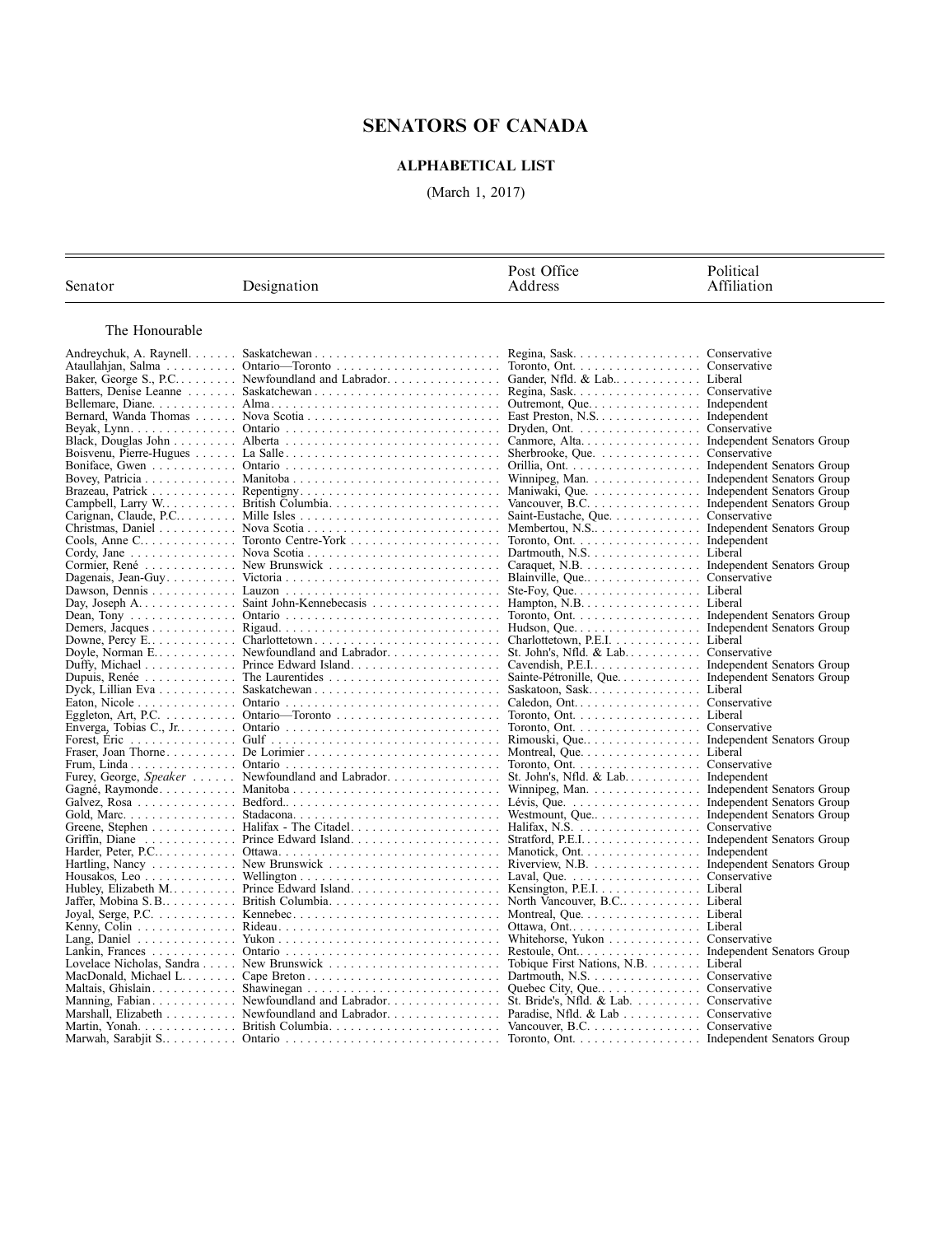| Senator                                       | Designation                                                                 | Post Office<br>Address                                  | Political<br>Affiliation          |
|-----------------------------------------------|-----------------------------------------------------------------------------|---------------------------------------------------------|-----------------------------------|
|                                               |                                                                             |                                                         |                                   |
| Massicotte, Paul J.                           | De Lanaudière                                                               | Mont-Saint-Hilaire, Que.                                | Liberal                           |
| $McCoy,$ Elaine $\ldots \ldots \ldots \ldots$ |                                                                             | Calgary, Alta.                                          | Independent Senators Group        |
|                                               |                                                                             | Sheet Harbour, N.S                                      | Conservative                      |
| McIntyre, Paul E.                             |                                                                             | Charlo, N.B. $\dots \dots \dots \dots \dots \dots$      | Conservative                      |
|                                               |                                                                             | Winnipeg, Man.                                          | Independent Senators Group        |
| Mégie, Marie-Françoise                        |                                                                             | Montréal, Que.                                          | Independent Senators Group        |
| Mercer, Terry $M_{1}, \ldots, \ldots, \ldots$ |                                                                             | Caribou River, N.S.                                     | Liberal                           |
| Merchant, Pana                                |                                                                             | Regina, Sask.                                           | Liberal                           |
| Meredith, $Don \dots \dots \dots \dots$       |                                                                             | Richmond Hill, Ont.                                     | Independent Senators Group        |
| Mitchell, Grant                               |                                                                             | Edmonton, Alta. $\ldots \ldots \ldots \ldots \ldots$    | Independent                       |
| Mockler, $Percv$                              |                                                                             | St. Leonard, N.B. $\dots \dots \dots \dots$             | Conservative                      |
| Moncion, Lucie                                |                                                                             | North Bay, Ont. $\ldots$ , $\ldots$ , $\ldots$          | Independent Senators Group        |
| Munson. Jim $\ldots \ldots \ldots \ldots$     |                                                                             | Ottawa, Ont                                             | Liberal                           |
| Neufeld, Richard.                             | British Columbia                                                            | Fort St. John, B.C. $\dots$                             | Conservative                      |
| Ngo, Thanh Hai                                |                                                                             | Orleans, Ont. $\dots \dots \dots \dots \dots$           | Conservative                      |
| Ogilvie, Kelvin Kenneth                       | Annapolis Valley - Hants                                                    | Canning, $N.S. \ldots \ldots \ldots \ldots \ldots$      | Conservative                      |
| Oh, Victor                                    | Mississauga                                                                 | Mississauga, Ont.                                       | Conservative                      |
| Omidvar, Ratna.                               |                                                                             | Toronto, Ont. $\dots \dots \dots \dots \dots \dots$     | Independent Senators Group        |
| Pate, Kim.                                    |                                                                             | Ottawa, Ont                                             | <b>Independent Senators Group</b> |
| Patterson, Dennis Glen                        |                                                                             | Iqaluit, Nunavut                                        | Conservative                      |
| Petitclerc. Chantal                           | Grandville $\ldots \ldots \ldots \ldots \ldots \ldots \ldots \ldots \ldots$ | Montréal, Que.                                          | Independent Senators Group        |
| Plett, Donald Neil $\dots \dots \dots$        | Landmark                                                                    | Landmark, Man. $\ldots$ .                               | Conservative                      |
| Poirier, Rose-May                             | New Brunswick—Saint-Louis-de-Kent                                           | Saint-Louis-de-Kent, N.B.                               | Conservative                      |
| Pratte, André                                 |                                                                             | Saint-Lambert, Que.                                     | Independent Senators Group        |
| Raine, Nancy Greene                           | Thompson-Okanagan-Kootenay                                                  | Sun Peaks, B.C.                                         | Conservative                      |
| Ringuette, Pierrette $\dots \dots$            |                                                                             | Edmundston, N.B. $\ldots$                               | Independent Senators Group        |
| Runciman, $Bob. \ldots \ldots \ldots$         | Ontario-Thousand Islands and Rideau Lakes  Brockville, Ont.                 |                                                         | Conservative                      |
| Saint-Germain, Raymonde                       | De la Vallière                                                              | Quebec City, Que                                        | Independent Senators Group        |
| Seidman, Judith $G_{\cdot}$                   |                                                                             | Saint-Raphaël, Que                                      | Conservative                      |
| Sibbeston, Nick $G_{1}, \ldots, G_{n}$        |                                                                             | Fort Simpson, N.W.T. $\dots \dots \dots$                | Independent                       |
| Sinclair, Murray                              |                                                                             | Winnipeg, Man. $\ldots$ .                               | Independent Senators Group        |
| Smith, Larry W.                               |                                                                             | Hudson, Que.                                            | Conservative                      |
| Stewart Olsen, Carolyn                        |                                                                             | Sackville, N.B. $\dots \dots \dots \dots \dots$         | Conservative                      |
| Tannas, Scott                                 |                                                                             | High River, Alta.                                       | Conservative                      |
| Tardif, Claudette                             |                                                                             |                                                         | Liberal                           |
| Tkachuk, David                                |                                                                             |                                                         | Conservative                      |
| Unger, Betty $E_{1}, \ldots, \ldots, \ldots$  |                                                                             |                                                         | Conservative                      |
| Verner, Josée, P.C                            |                                                                             | Saint-Augustin-de-Desmaures, Que Independent            |                                   |
| Wallin, Pamela                                |                                                                             | Wadena, Sask. $\ldots$ , $\ldots$ , $\ldots$ , $\ldots$ | Independent Senators Group        |
| Watt, Charlie $\ldots \ldots \ldots \ldots$   |                                                                             |                                                         | Liberal                           |
|                                               | Wells, David Mark Newfoundland and Labrador.                                | St. John's, Nfld. & Lab                                 | Conservative                      |
| Wetston, Howard $\dots\dots\dots\dots$        |                                                                             | Toronto, Ont. $\dots \dots \dots \dots \dots \dots$     | Independent Senators Group        |
| White. Vernon $\ldots$ , $\ldots$             |                                                                             | Ottawa, Ont                                             | Conservative                      |
|                                               |                                                                             | North Vancouver, B.C                                    | Independent Senators Group        |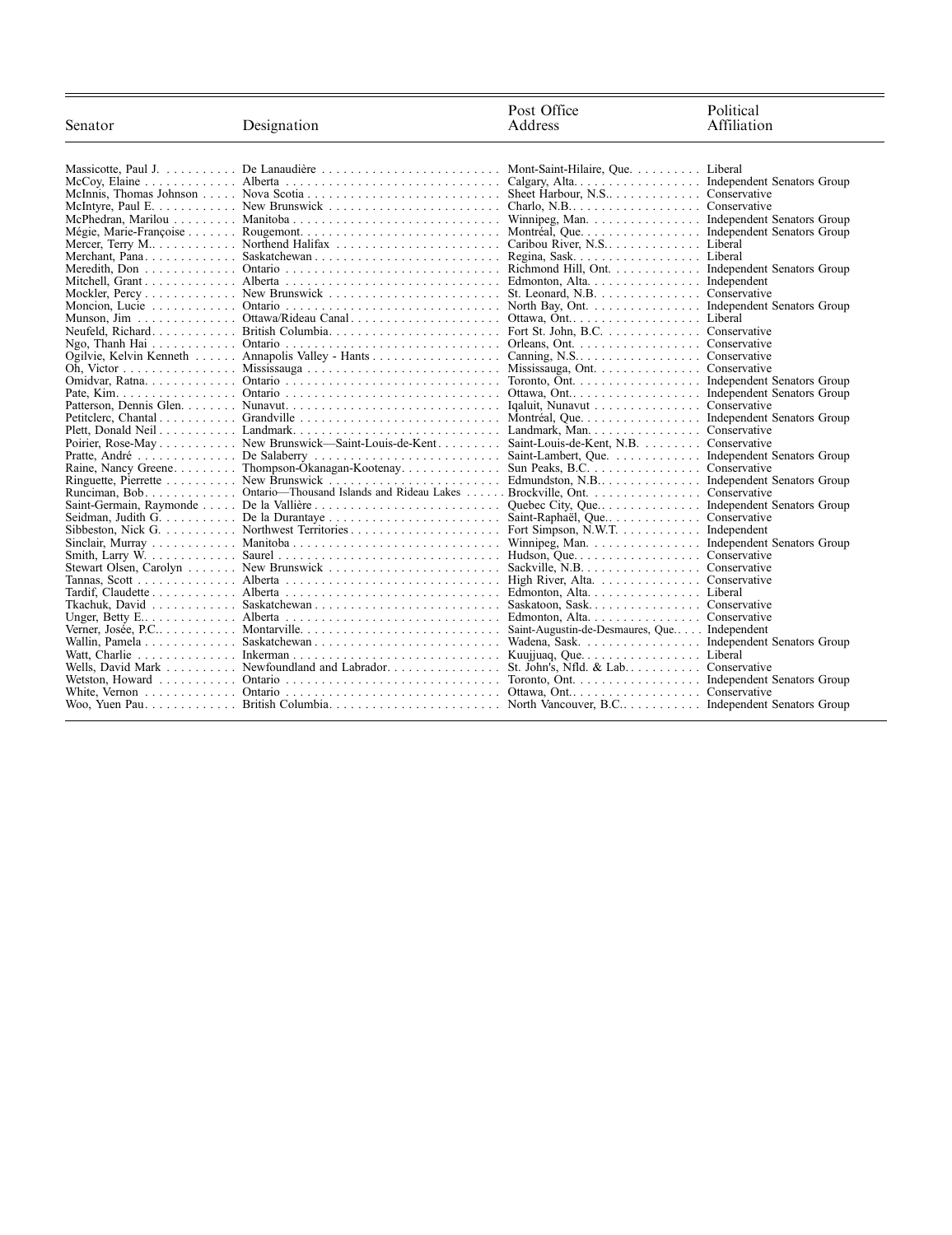## SENATORS OF CANADA

## BY PROVINCE AND TERRITORY

(March 1, 2017)

| Senator                                                         | Designation                               | Post Office Address |
|-----------------------------------------------------------------|-------------------------------------------|---------------------|
| The Honourable                                                  |                                           |                     |
|                                                                 |                                           | Toronto             |
| Colin Kenny                                                     | Rideau.                                   | Ottawa              |
| 3<br>$\lim$ Munson                                              | Ottawa/Rideau Canal.                      | Ottawa              |
| Art Eggleton, P.C. $\dots \dots \dots \dots \dots$              |                                           |                     |
| Nicole Eaton $\ldots \ldots \ldots \ldots$                      |                                           |                     |
| Linda Frum $\ldots \ldots \ldots \ldots \ldots$                 | Ontario                                   | Toronto             |
|                                                                 | Ontario-Thousand Islands and Rideau Lakes | <b>Brockville</b>   |
| Salma Ataullahjan<br>8                                          |                                           | Toronto             |
| Don Meredith. $\ldots$ , $\ldots$ , $\ldots$<br>9               |                                           | Richmond Hill       |
| Vernon White $\ldots$ $\ldots$ $\ldots$ $\ldots$ $\ldots$<br>10 |                                           |                     |
| Tobias C. Enverga, Jr.                                          |                                           | <b>Toronto</b>      |
| 12                                                              |                                           | Orleans             |
| Lynn Beyak<br>13                                                |                                           | Dryden              |
| Victor $Oh. \ldots \ldots \ldots \ldots$<br>14                  |                                           | Mississauga         |
| Peter Harder, P.C.<br>15                                        |                                           |                     |
| Frances Lankin, P.C.<br>16                                      |                                           |                     |
| Ratna Omidvar                                                   | Ontario                                   | <b>Toronto</b>      |
| $Kim$ Pate $\ldots$ $\ldots$ $\ldots$ $\ldots$<br>18            | Ontario                                   | Ottawa              |
| Tony Dean<br>19                                                 |                                           | <b>Toronto</b>      |
| 20                                                              | Ontario                                   | <b>Toronto</b>      |
| 2.1                                                             |                                           |                     |
| Lucie Moncion $\ldots$ , $\ldots$ , $\ldots$                    |                                           |                     |
| 23<br>Gwen Boniface.                                            | Ontario                                   | Orillia             |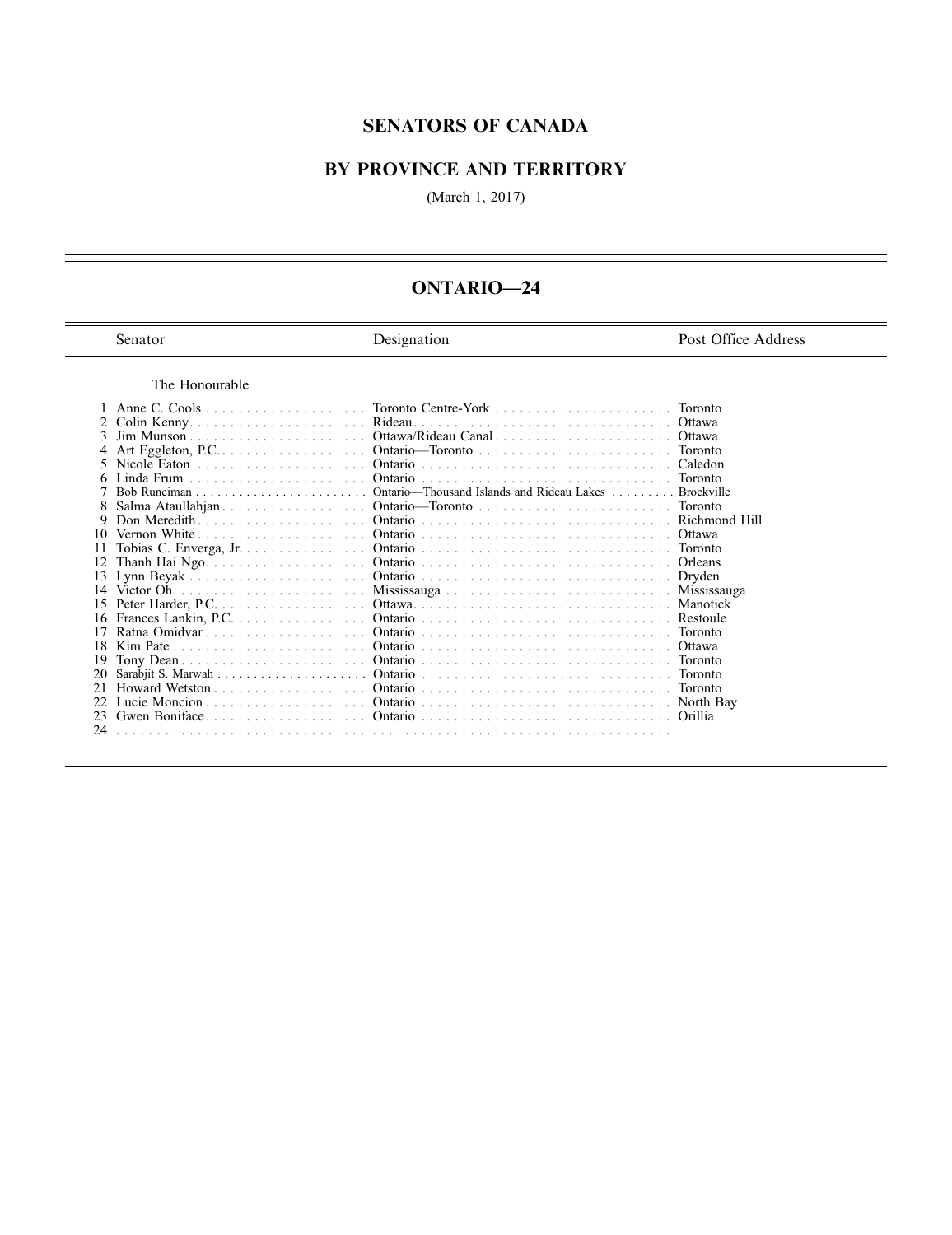# QUEBEC—24

Senator Designation Designation Post Office Address

#### The Honourable

|  | 22 Marie-Françoise Mégie  Rougemont Montréal |  |
|--|----------------------------------------------|--|
|  |                                              |  |
|  |                                              |  |
|  |                                              |  |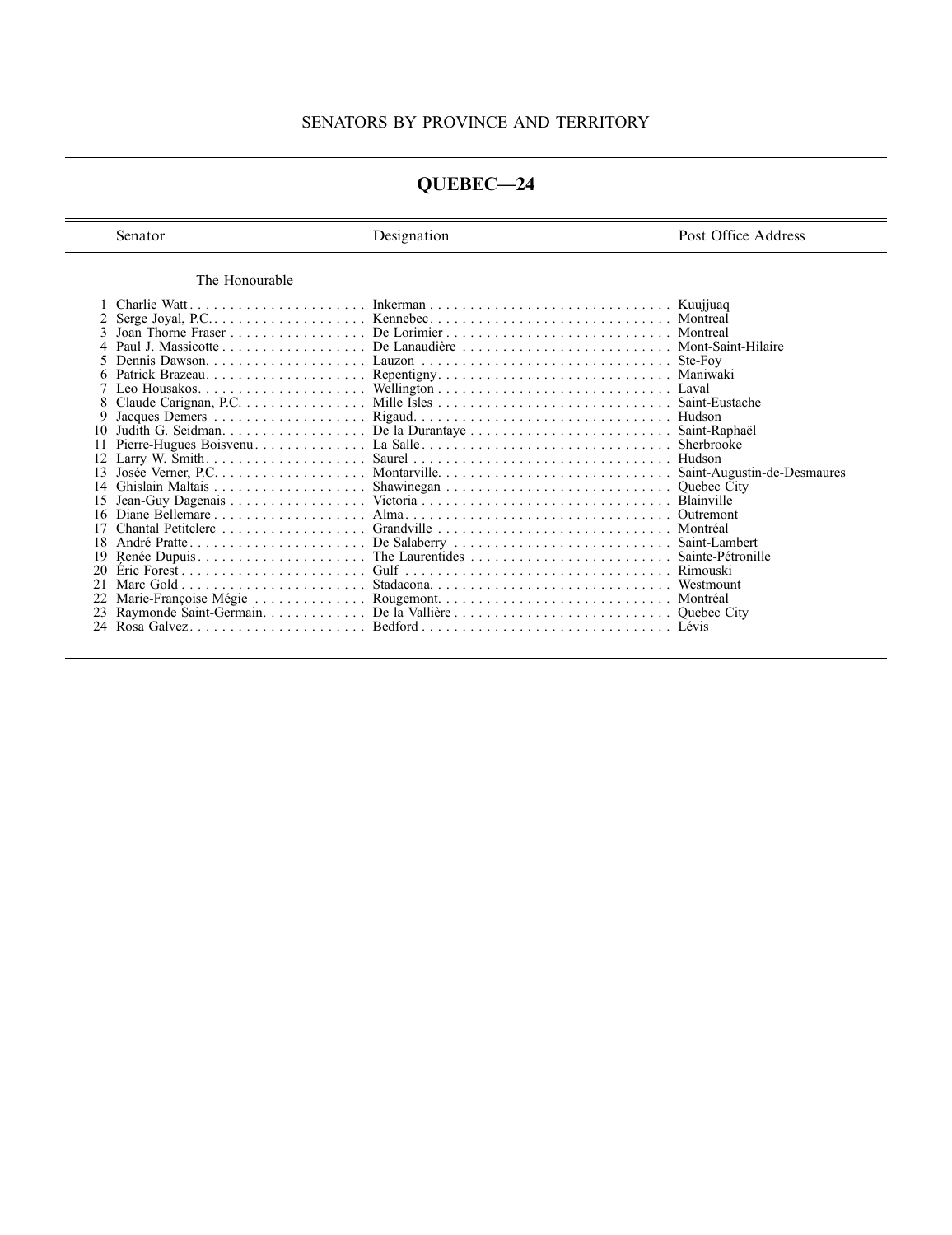## NOVA SCOTIA—10

| Senator |                | Designation | Post Office Address |
|---------|----------------|-------------|---------------------|
|         | The Honourable |             |                     |
|         |                |             |                     |
|         |                |             |                     |
|         |                |             |                     |
|         |                |             |                     |
|         |                |             |                     |
|         |                |             |                     |
|         |                |             |                     |
|         |                |             |                     |
|         |                |             |                     |
|         |                |             |                     |

## NEW BRUNSWICK—10

| Senator        | Designation                                                              | Post Office Address |
|----------------|--------------------------------------------------------------------------|---------------------|
| The Honourable |                                                                          |                     |
|                | 6 Rose-May Poirier New Brunswick—Saint-Louis-de-Kent Saint-Louis-de-Kent |                     |
|                |                                                                          |                     |

## PRINCE EDWARD ISLAND—4

| Senator        | Designation | Post Office Address |
|----------------|-------------|---------------------|
| The Honourable |             |                     |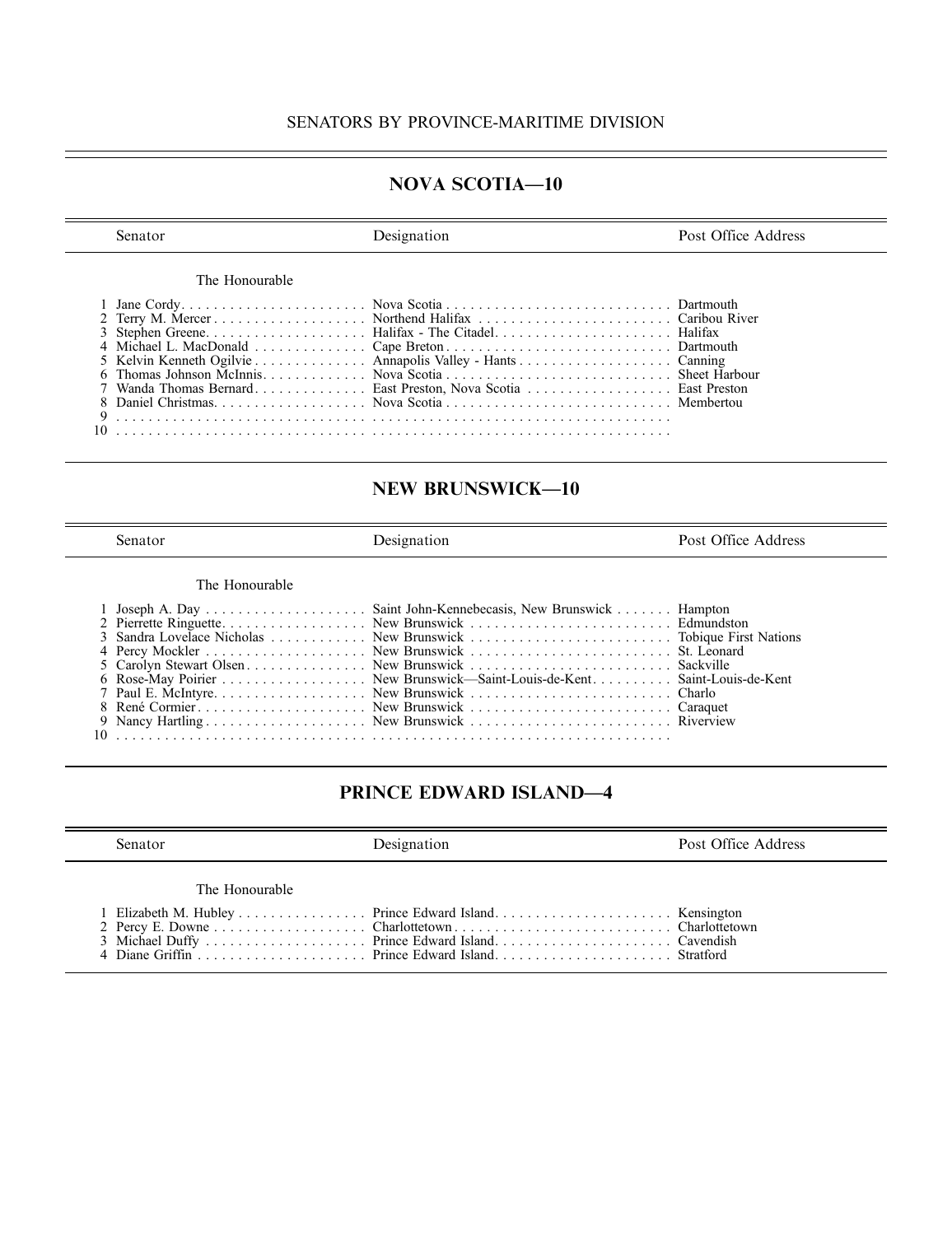## MANITOBA—6

| Senator        | Designation | Post Office Address |
|----------------|-------------|---------------------|
| The Honourable |             |                     |
|                |             |                     |

#### BRITISH COLUMBIA—6

Senator Designation Designation Post Office Address

#### The Honourable

|  | 3 Nancy Greene Raine Thompson-Okanagan-Kootenay. Sun Peaks |  |
|--|------------------------------------------------------------|--|
|  |                                                            |  |
|  |                                                            |  |
|  |                                                            |  |

## SASKATCHEWAN—6

Senator Designation Designation Post Office Address

The Honourable

## ALBERTA—6

| Senator        | Designation | Post Office Address |
|----------------|-------------|---------------------|
| The Honourable |             |                     |
|                |             |                     |
|                |             |                     |
|                |             |                     |
|                |             |                     |
|                |             |                     |
|                |             |                     |